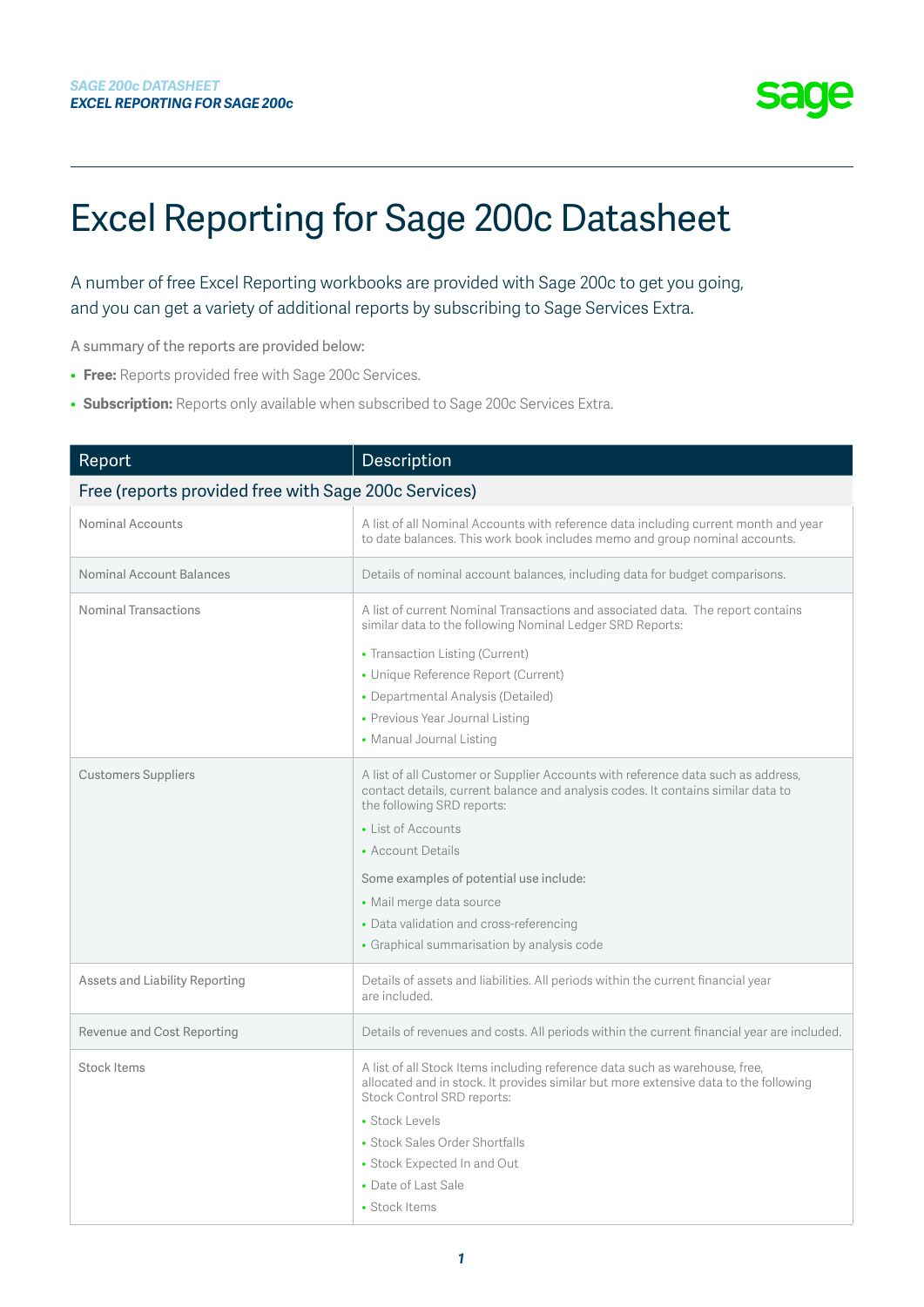## *SAGE 200c DATASHEET EXCEL REPORTING FOR SAGE 200c*



| <b>Customer Transactions Preview</b> | A preview of the Customer Transactions report available if you subscribe (see<br>Customer Transactions description). The preview lists the latest 250 non-archived<br>Customer transactions.       |
|--------------------------------------|----------------------------------------------------------------------------------------------------------------------------------------------------------------------------------------------------|
| <b>Supplier Transactions Preview</b> | A preview of the Supplier Transactions report available if you subscribe (see Supplier<br>Transactions description). The preview lists the latest 250 non-archived Supplier<br>transactions.       |
| <b>Stock Transaction Preview</b>     | A preview of the Stock Transactions report available if you subscribe (see Stock)<br>Transactions description). The preview lists 250 of the most recent goods in or goods<br>out stock movements. |

| Report                                                                            | Description                                                                                                                                                                                                                                                                        |  |
|-----------------------------------------------------------------------------------|------------------------------------------------------------------------------------------------------------------------------------------------------------------------------------------------------------------------------------------------------------------------------------|--|
| Subscription (reports only available when subscribed to Sage 200c Services Extra) |                                                                                                                                                                                                                                                                                    |  |
| Cash Book Transactions                                                            | Details Cash Book transactions, with totals by code.<br>This provides similar data to the following Cash Book SRD reports:                                                                                                                                                         |  |
|                                                                                   | • Cash Book Transaction Listing                                                                                                                                                                                                                                                    |  |
|                                                                                   | • Cash Book Transaction Listing (By period)                                                                                                                                                                                                                                        |  |
|                                                                                   | • Unpresented Cheques (Receipts)                                                                                                                                                                                                                                                   |  |
|                                                                                   | • Unpresented Cheques (Payments)                                                                                                                                                                                                                                                   |  |
|                                                                                   | • Unpresented Cheques (Both)                                                                                                                                                                                                                                                       |  |
| <b>Customer Archived Transactions</b>                                             | This is similar to the Customer Transactions report but shows archived transactions.<br>This provides similar data to the (Sales Ledger) Transaction Listing (Historical) SRD<br>report.                                                                                           |  |
| <b>Customer Reverse Charge VAT Transactions</b>                                   | • This details transactions subject to Reverse Charge VAT. This provides the same data<br>as the SRD RCSL Report (Detailed and Summary).                                                                                                                                           |  |
| <b>Customer Transactions</b>                                                      | Details of current transactions for supplier accounts.                                                                                                                                                                                                                             |  |
|                                                                                   | This report could potentially be used for reconciliation, graphical analysis based on<br>query code, reporting based on days to pay, analysis of settlement discounts taken,<br>reporting commission, marketing analysis using analysis codes, or reporting on finance<br>charges. |  |
|                                                                                   | This provides similar data to the following Sales Ledger SRD reports:                                                                                                                                                                                                              |  |
|                                                                                   | • Day Book                                                                                                                                                                                                                                                                         |  |
|                                                                                   | • Transaction Listing (Current)                                                                                                                                                                                                                                                    |  |
|                                                                                   | • Transaction Listing (by Period)                                                                                                                                                                                                                                                  |  |
|                                                                                   | • Transaction Listing (Online)                                                                                                                                                                                                                                                     |  |
|                                                                                   | • Vatable Transactions                                                                                                                                                                                                                                                             |  |
|                                                                                   | • Time Taken to Pay Sales Invoices                                                                                                                                                                                                                                                 |  |
| Customer Turnover by Period                                                       | Details trading turnover with breakdown of the invoice and credit totals, using the base<br>currency and the currency of the customer.                                                                                                                                             |  |
|                                                                                   | This provides similar data to existing SRD (Sales Ledger) Trading Report (Detailed) but<br>provides a more detailed breakdown in terms of the invoice and credit totals in both<br>base and trader's currency It also includes analysis codes.                                     |  |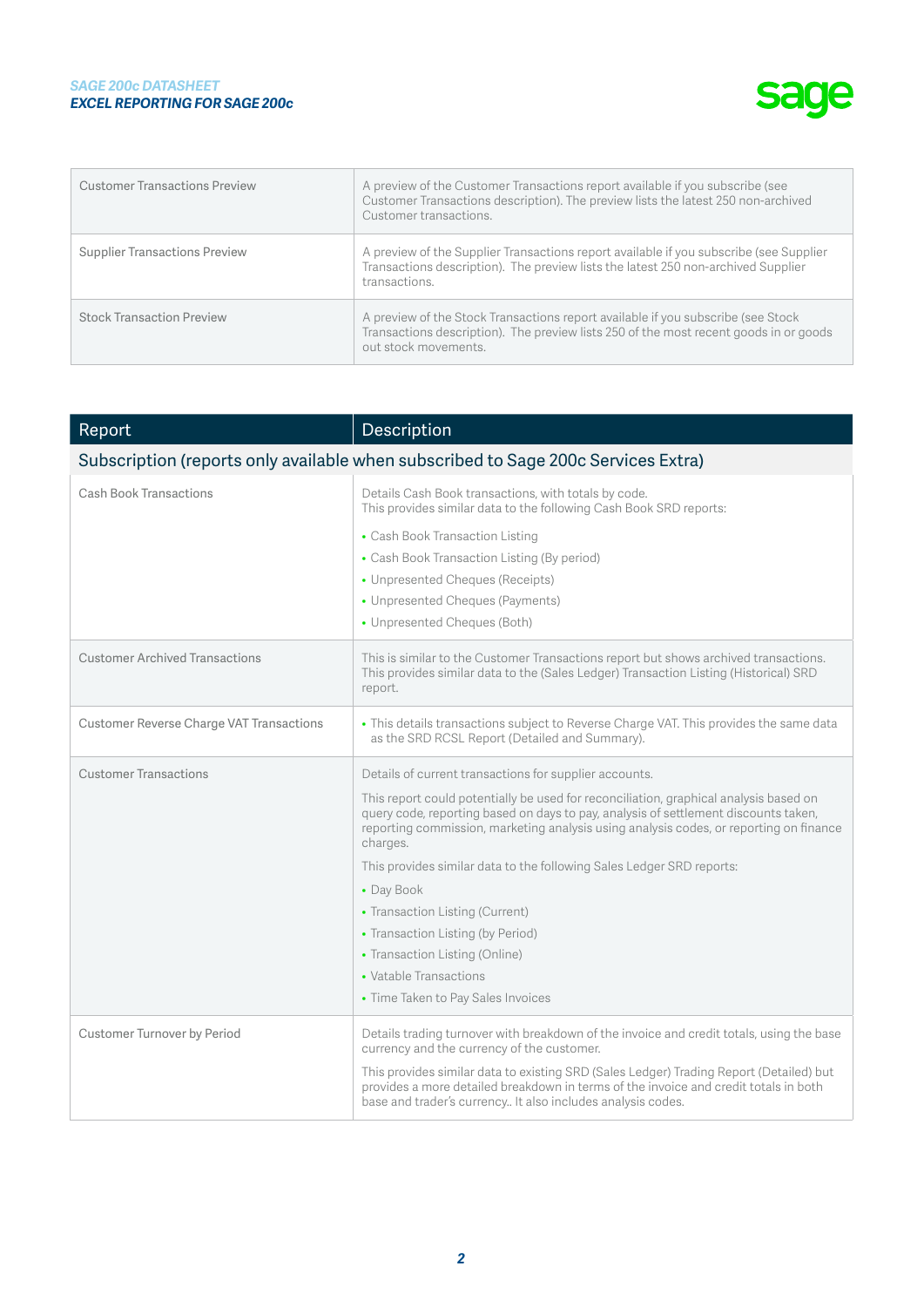

| Report                                                                            | Description                                                                                                                                                                                                                                                                                                                                                                                                                                                       |  |
|-----------------------------------------------------------------------------------|-------------------------------------------------------------------------------------------------------------------------------------------------------------------------------------------------------------------------------------------------------------------------------------------------------------------------------------------------------------------------------------------------------------------------------------------------------------------|--|
| Subscription (reports only available when subscribed to Sage 200c Services Extra) |                                                                                                                                                                                                                                                                                                                                                                                                                                                                   |  |
| Nominal Archived Transactions                                                     | This is similar to the Nominal Transactions report but shows archived transactions.<br>This provides similar data to the following Nominal Ledger SRD reports:<br>• Transaction Listing (Historical)<br>• Unique Reference Report (Historical)                                                                                                                                                                                                                    |  |
| Nominal Budget Overview                                                           | The Nominal Budget Overview Excel workbook includes budget, actual and committed<br>values for all your nominal accounts. Information is shown across several worksheets,<br>such as Report Category, Cost Centre (fund), Department and Combined Budget                                                                                                                                                                                                          |  |
| Nominal Budgets                                                                   | This report shows you the position of your nominal account budgets for each<br>accounting period, taking into account actual and committed expenditure.                                                                                                                                                                                                                                                                                                           |  |
| <b>Nominal Commitments</b>                                                        | This shows all the purchase order lines entered against each nominal account. You can<br>also use this to see how whether any part of an order has been received or invoiced.                                                                                                                                                                                                                                                                                     |  |
| Nominal Held Journals                                                             | Details of journals which are on hold and have not yet been posted. The report provides<br>similar data to the existing Nominal Ledger Held Journals SRD report with further data<br>such as VAT and Transaction Analysis Code.                                                                                                                                                                                                                                   |  |
| Nominal Outturn                                                                   | This report shows your budget position for each nominal account taking into<br>consideration any commitments.<br>For each nominal account, you can see the annual budget, budget to date, actual<br>expenditure, committed expenditure, budget variance, and budget remaining.                                                                                                                                                                                    |  |
| Nominal Outturn by Report Category                                                | This report shows your budget position for each report category taking into<br>consideration any commitments.<br>For each report category, you can see the annual budget, budget to date,<br>actual expenditure, committed expenditure, budget variance, and budget<br>remaining. The budget values are calculated from total of the budgets set<br>on each nominal account within the report category. Budgets set at report<br>category level are not included. |  |
| <b>Nominal Waiting Postings</b>                                                   | A list of all Pending and Deferred Nominal Transactions and associated data.<br>The report provides similar data to the following Nominal Ledger SRD reports:<br>• View Waiting Postings Report<br>• View Waiting Postings Report (Deferred)                                                                                                                                                                                                                      |  |
| <b>POP Requisitions</b>                                                           | Details of all purchase requisitions, showing details of the requested items, their<br>authorisation status, and how they've been fulfilled.                                                                                                                                                                                                                                                                                                                      |  |
| Stock Additional Product Group and<br><b>Stock Details</b>                        | Details about product groups and stock items, providing more information than the<br>Stock Items report.                                                                                                                                                                                                                                                                                                                                                          |  |
| <b>Stock Allocations</b>                                                          | This report is used to identify stock that has been allocated but not yet issued.<br>It contains similar data to the Allocations Outstanding SRD report.                                                                                                                                                                                                                                                                                                          |  |
| <b>Stock Alternatives</b>                                                         | This report shows alternatives for a particular stock item.                                                                                                                                                                                                                                                                                                                                                                                                       |  |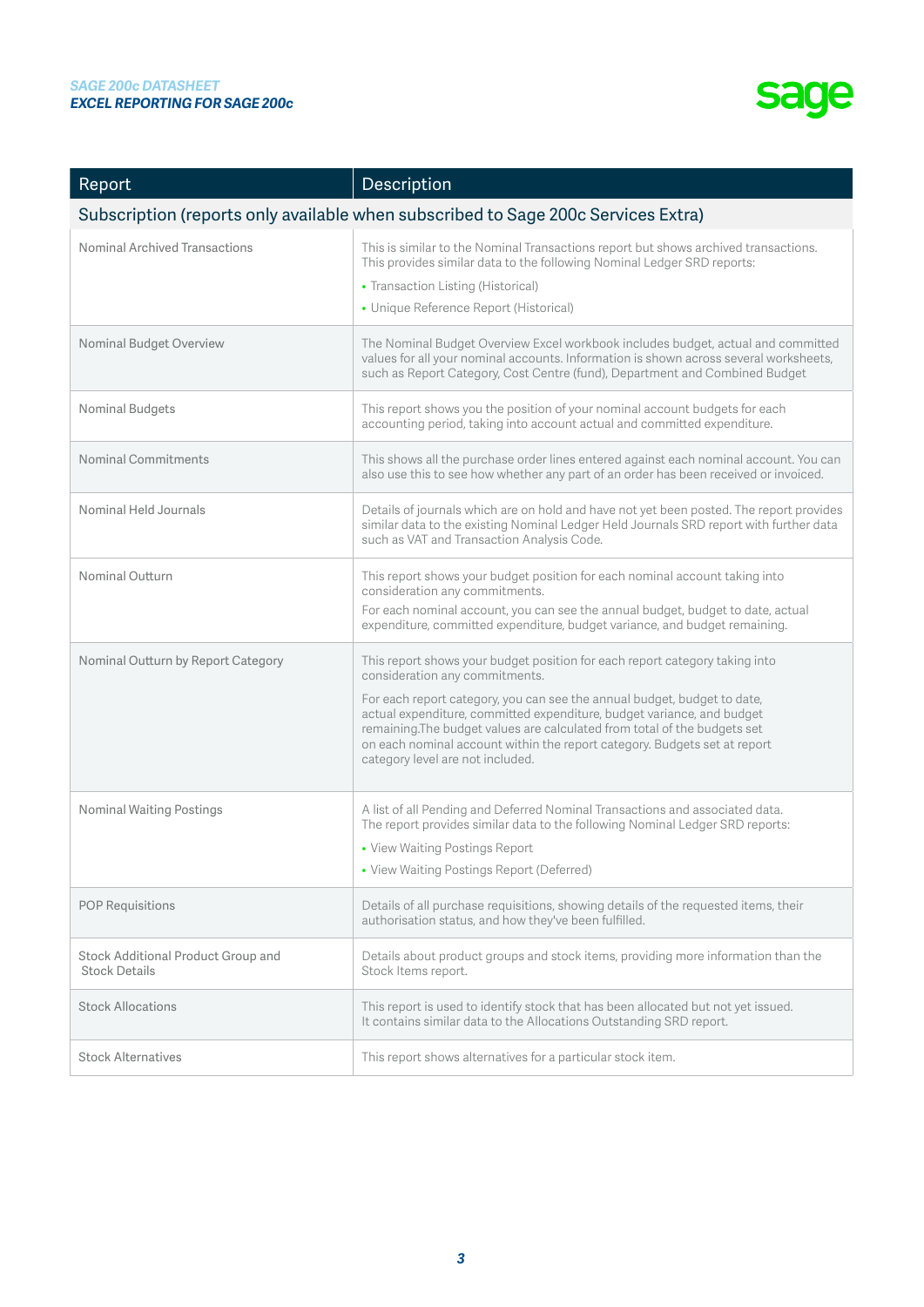

| Report                                        | Description                                                                                                                                                                                                                                                                                                                               |
|-----------------------------------------------|-------------------------------------------------------------------------------------------------------------------------------------------------------------------------------------------------------------------------------------------------------------------------------------------------------------------------------------------|
|                                               | Subscription (reports only available when subscribed to Sage 200c Services Extra)                                                                                                                                                                                                                                                         |
| <b>Stock Archived Transactions</b>            | This is similar to the Stock Transactions report but shows archived transactions.<br>It provides similar data to the following SRD reports:<br>• Transaction History (Archived)<br>• Sales Stock Transaction History (Archived)                                                                                                           |
| <b>Stock Average Cost History</b>             | Details of changes to a stock item's average cost.<br>This work book provides the same data as the Stock Average Cost History SRD report.                                                                                                                                                                                                 |
| <b>Stock Batch Serial Tracked Allocations</b> | Provides details of traceable stock items with batch or serial numbers.<br>This provides similar data to the Batch/Serial Allocations SRD report.                                                                                                                                                                                         |
| <b>Stock Levels</b>                           | Details of stock item quantities, and their maximum, minimum and reorder levels.<br>It provides similar data to the following SRD reports:<br>• Stock Levels<br>• Stock Sales Order Shortfalls<br>• Stock Expected In and Out<br>• Date of Last Sale<br>• Below Re-order level with Alternatives<br>• Below Re-order level with Suppliers |
| <b>Stock Movements</b>                        | Details of stock quantities and valuation.<br>It provides similar data to the following SRD reports:<br>• Stock Levels Buying Price breakdown<br>• Negative Stock Levels<br>• Stock Valuation                                                                                                                                             |
| <b>Stock Period Values</b>                    | Shows details of stock profitability by individual stock item or product group per period.<br>This work book provides similar data to the SRD Period Profitability report.                                                                                                                                                                |
| <b>Stock Standard Cost History</b>            | Details of changes to a stock item's standard cost.<br>This work book provides the same data as the Stock Standard Cost History SRD report.                                                                                                                                                                                               |
| <b>Stock Suppliers</b>                        | Provides details of stock items with suppliers, including order value and<br>quantity on order.<br>This work book provides similar data to the following SRD reports:<br>• Items with Suppliers<br>• Below Re-order Level with Suppliers                                                                                                  |
| <b>Stock Traceable Transactions</b>           | Details of stock item transactions that are traceable by batch or serial numbers.                                                                                                                                                                                                                                                         |
| <b>Stock Traceable Transactions Archive</b>   | Shows details of archived stock item transactions that are traceable by batch<br>or serial numbers.<br>This provides similar data to the Stock Transactions History (Archived)<br>Batch/Serial SRD report.                                                                                                                                |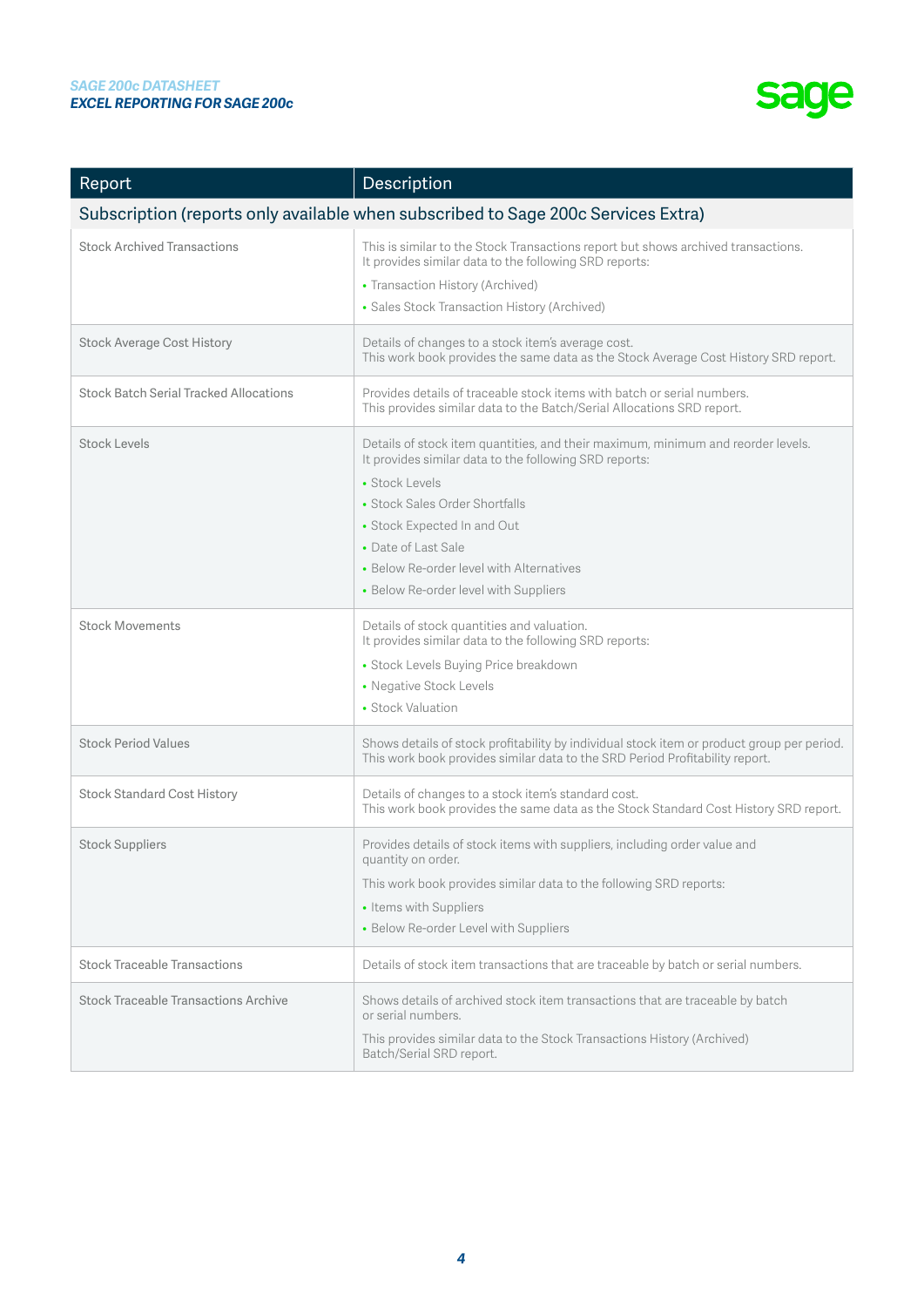